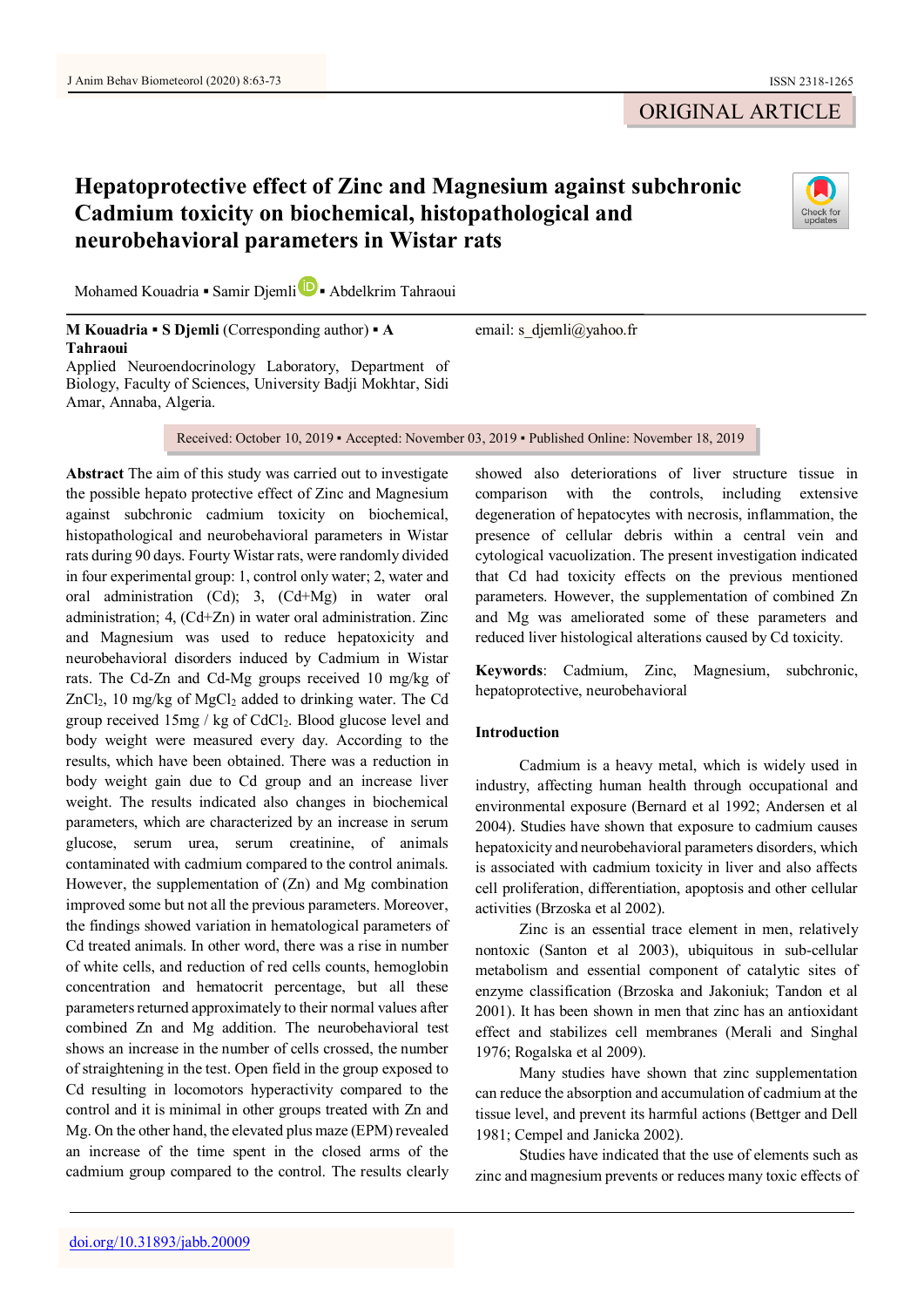cadmium on various organs and tissues such as the liver, kidneys, skeleton, and blood (Dhawan and Goel 1996; Nepton et al 2005).

Magnesium, as an essential metal, is a vital cofactor to activate many enzyme systems in humans (Smialowicz et al 1987). Some evidence suggests that Mg modifies Cadmium absorption in the gastrointestinal system, and it reduces peripheral blood Cadmium (Soldatovic et al 1997; Matovic et al 2011).

It is an essential cofactor for activating many enzyme systems in humans, involved in the metabolism of carbohydrates, lipids, proteins and DNA, interacting directly with the substrate or the enzyme (Dhawan et al 1992; Comhair and Erzurum 2002).

In this study, we investigated the hepatoprotective potential of Zinc Chloride and Magnesium Chloride against subchronic Cadmium chloride oral administration toxicity and neurobehavioral disorders parameters in Wistar rats.

# **Materials and Methods**

# *Chemicals*

Cadmium chloride (CdCl<sub>2</sub>·2H2O), zinc chloride  $(ZnCl<sub>2</sub>)$ , and magnesium chloride  $(MgCl<sub>2</sub> 2H2O)$  were obtained from Acros Organics (New Jersey, USA). The kits for urea, glycemia, creatinine, and AST ALT were purchased from the Biopharm Company Algeria. All other reagents and chemicals were of analytical grade quality or higher purity.

## *Animals*

Forty adult (10-week-old) male Wistar rats of initial body weight  $200 \pm 50$  g were used in this study. The animals were housed in conventional conditions at a temperature of 25  $\pm$  1 °C, with a relative humidity of 50  $\pm$  10 % and a 12-h/ 12h light/dark cycle. The rats were maintained on ad libitum diet and water throughout the experimental period. All experiments were performed in accordance with the National Institute of Health Guide for the Care and Use of Laboratory Animals (NIH Publications  $N^{\circ}$ . 80–23), revised 1996.

# *Experimental protocol*

The rats were randomly divided into four experimental groups of ten rats each. Control group received only drinking water, Cd group Cdcl<sub>2</sub> was oral administration in drinking water at a dose of 15 mg/kg for 90 days. (Cd+Zn 15 mg/kg+10 mg/kg) were oral administration in drinking water, (Cd+Mg 15 mg/kg+10 mg/kg) were oral administration in drinking water respectively. Cd, Zn, and Mg doses were chosen based on available literature data (Silvina et al 2004; Nepton et al 2005; Hossam et al 2016).

# *Anesthesia and tissue sampling*

All animals were anesthetized (ketamine to xylazine, 0.7 mg/kg) 24 h after the administration of the final

# and was used for histological studies. *Preparation of tissue homogenate*

Frozen tissue samples were quickly weighed and homogenized in phosphate buffer (100 mM) containing EDTA  $(1 \text{ mM}; \text{ pH } 7.4; 1:10 \text{ w/v})$  and then centrifuged  $(12,000\times g, 30 \text{ min}, 4 \text{ }^{\circ}\text{C})$ . The supernatant was used for biochemical analysis. All procedures were performed at 4 °C.

using centrifugation at 2000 rpm for 20 min. Serum samples were used for biochemical analysis. The liver was weighed

#### *Biochemical analysis*

# Serum chemistry

The sample serums were used in the present study to estimate parameters related to liver function such as urea, creatinine, ALT, AST, glycemia and CBS. Serum levels of urea (ure, urease/glutamate dehydrogenase method), creatinine (cre, kinetic jaffe method), were measured by commercial laboratory kits in a fully automated analyzer, Hitachi 902 (Tokyo, Japan) (Kaplan 1984; Murry 1984).

#### *Neurobehavioral tests*

# Open field test

Hall (1934) proposes the use of a locomotion index as an index of reactivity Emotional seems problematic, especially during the first test session. Indeed, animals can show high locomotion for the purpose of exploring the device, which would show a low emotional reactivity, but also in order to seek an escape from the device, which would indicate a strong reaction emotional (Soubrié 1971).

The device used is a plastic enclosure in the form of a 70 cm square and 30 cm high. It is divided into two parts: a peripheral part and a central part (Thèse de Doctorat 2002).

The locomotion in the open field was evaluated by raising the index of locomotion in the peripheral part as well as in the central part as a function of time. These two indices cumulative gives us the total locomotion index in the device (Treit at al 1996; Thèse de Doctorat 2002). This test lasted 5 minutes.

## Elevated plus maze test (EPM)

The second device we chose to use is the plus maze test. In 1955, Montgomery described the rodents' aversion to empty spaces and height during the free exploration session from a familiar environment (Montgomery 1955).

The device is cross-shaped and elevated to a height of 60 cm on the floor. He is consists of a central part  $(10 \times 10)$ cm), two open arms (50  $\times$  10 cm) without walls, and the other two arms are closed by walls  $(50 \times 10 \times 30 \text{ cm})$  that are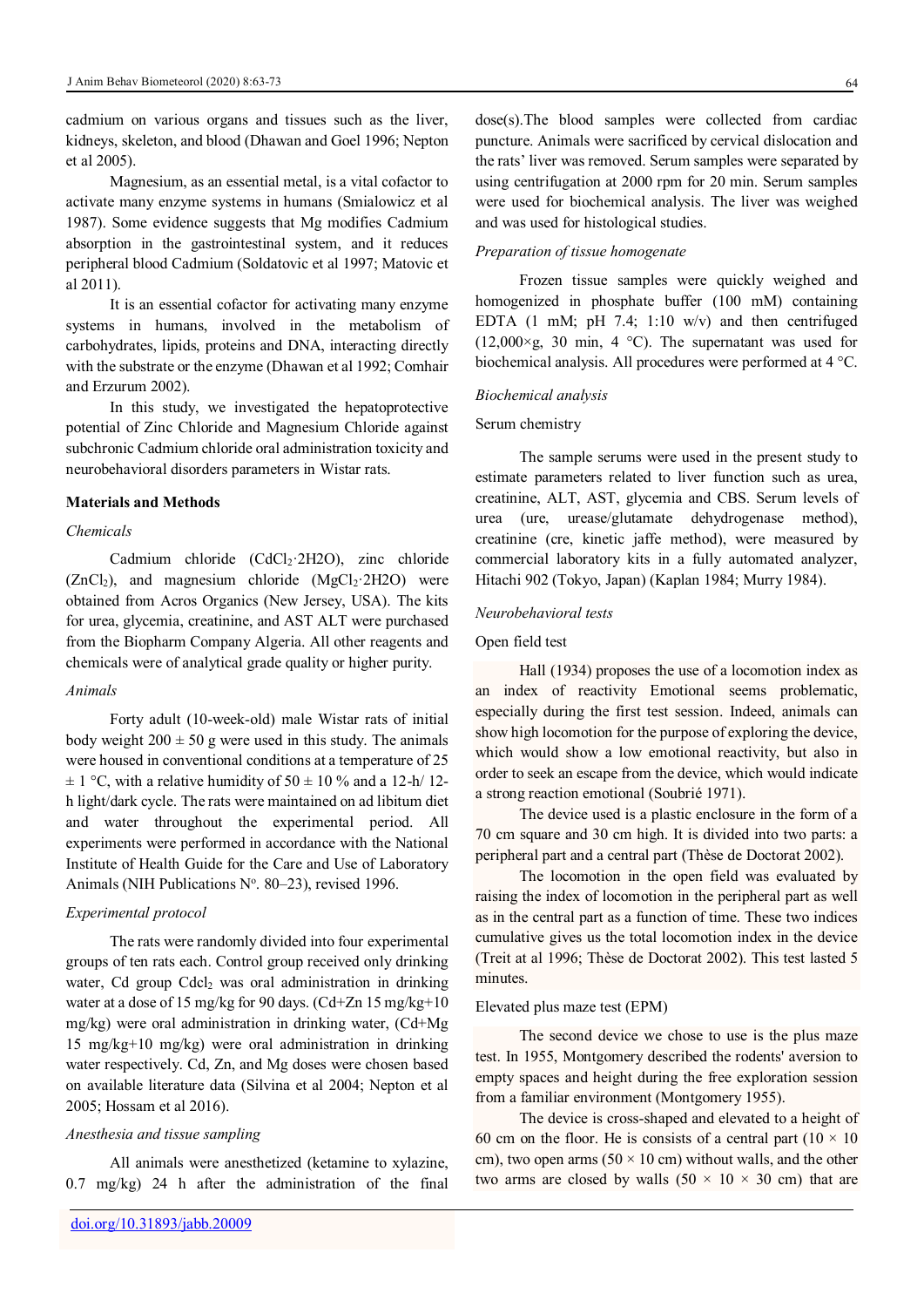opposed two by two, the whole is made of wood. Opaque plastic edges with a height of 0.5 cm are attached to the open arms to facilitate entry (Dawson et al 1995) and to allow animals to grip in case of imbalance.

Given the aversion of rodents for empty spaces and height, the open arms of the device are more anxiety provoking than the closed arms. Thus, the principle of the test is based on the conflict of approach / avoidance of the open arms: an animal that explores the open arms will be described as being "not very anxious" and an animal that remains confined in the closed arms of the device will be described as being "Anxious" (Djemli et al 2015).

The test lasts 5 minutes and begins when the rat is placed in the center of the plus maze, facing an open arm to increase the latency of the first entry into an arm, but also the number of entry into the arm thereafter.

#### *Histological studies*

The liver tissues were fixed in 10 % buffered formalin, were embedded in paraffin, and were sectioned at a thickness of 7 μm. The sections were stained with hematoxylin and eosin stain according to Drury and Wallington (1980).

### *Statistical analysis*

For statistical analysis, Graph Pad Prism statistics software (version 6) was used. The results of all measurements are presented as mean  $\pm$  SD for ten results. Statistical evaluation of the data was performed using a one-way analysis of variance (ANOVA), when the analysis indicated that a significant difference occurred, the experimental groups were compared by post hoc Fisher's least significant difference (LSD) test. *P* values less than 0.05 were considered to indicate significant differences between the groups.

#### **Results**

#### *Body and liver Weight*

 Body weight was significantly reduced 218g and liver weight was markedly increasing 12.1 in the Cd group when compared with the control group. Body weight was slightly improved after coadministration of 10 mg/kg Zn or Mg mg/kg for 90 days as compared to Cd group. Moreover, administration of Zn or Mg during subchronic Cd intoxication caused a significant decrease in liver damage in comparison with the Cd group. However, a statistically significant reduction in body weight gain was observed in 10 mg/kg and10 mg/kg Mg treated group in comparison to Cd and control groups. (Table1).

# *Effects on biochemical parameters*

# **Creatinine**

Our results show a very highly significant  $(P < 0.001)$ increase in serum creatinine concentration in the Cdcontaminated lot compared with controls. While in Cdcontaminated rats treated with Zn and Cd-infected and Mgtreated rats, we notice a decrease in serum creatinine compared with Cd. (Figure 1).

# Urea

Our results show a highly significant  $(P < 0.01)$  increase in serum urea concentration in the Cd-contaminated lot compared with controls. While in Cd-contaminated rats treated with Zn and Cd-infected and Mg-treated rats we notice a decrease in serum urea concentration compared with Cd. (Figure 2).

| Groups               | Initial Body weight | Final body weight         | Liver weight                   |
|----------------------|---------------------|---------------------------|--------------------------------|
| Control              | $245.00 \pm 14.35$  | $280.00 \pm 13.44$        | $9.10 \pm 0.36$                |
| $(Cd)$ 15 mg/kg      | $240.00 \pm 34.12$  | $218.00 \pm 34.31^{4*}$   | $12.1 \pm 0.08$ <sup>a**</sup> |
| $(Cd + Zn)$ 10 mg/kg | $236.00 \pm 40.65$  | $260.30 \pm 41.29^{b**}$  | $8.90 \pm 0.24$ <sup>b**</sup> |
| $(Cd + Mg)$ 10 mg/kg | $234.00 \pm 16.42$  | $252.00 \pm 15.39^{a*b*}$ | $8.87 \pm 0.29$ <sup>b**</sup> |

|  |  |  |  | <b>Table 1</b> The body and liver weight of rats exposed for 90 days to Cd, Cd + Zn, Cd + Mg. |  |  |  |  |
|--|--|--|--|-----------------------------------------------------------------------------------------------|--|--|--|--|
|--|--|--|--|-----------------------------------------------------------------------------------------------|--|--|--|--|

Variation in body and liver weight gain in control, Cd-contaminated, Zn-treated, Cd-contaminated and Mg-treated and Cd-contaminated rats (n = 5). Values are expressed as mean  $\pm$  SEM (\**P* < 0.05; \*\**P* < 0.01; \*\*\**P* < 0.001).

# Blood glucose level

Our results show a very highly significant  $(P < 0.001)$ increase in serum glucose concentration in the Cdcontaminated lot compared with controls. While in Cdcontaminated rats treated with Zn and Cd-contaminated and Mg-treated rats we do not notice a significant change in serum glucose concentration compared to controls. (Figure 3).

# ALT and AST

The enzymatic activity of alanine aminotransferase (GOT), the results reveal a very highly significant increase (*P*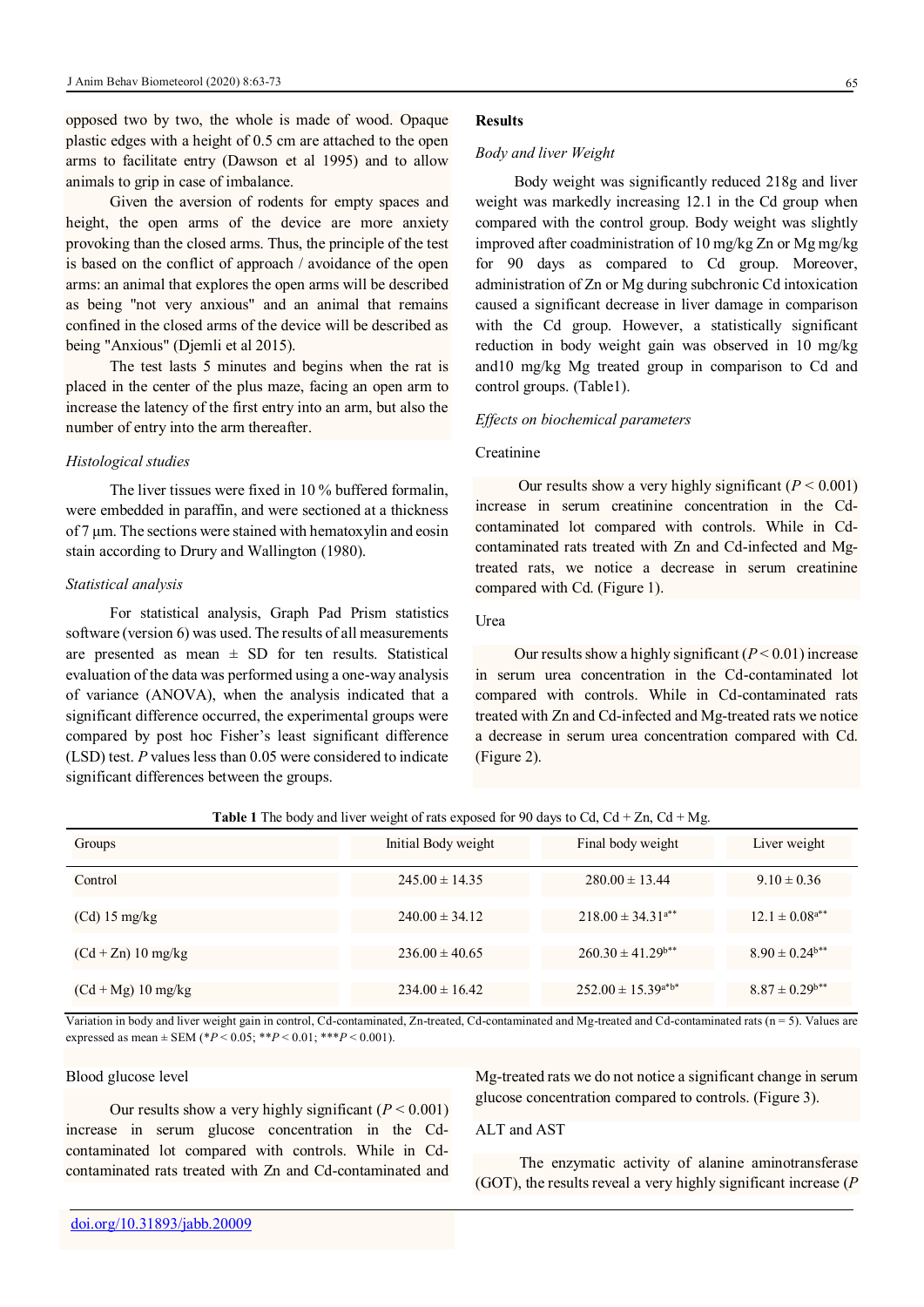$\leq 0.001$ ) in the Cd-contaminated lot compared with controls. On the other hand, in Cd-contaminated rats treated with Zn and Cd-contaminated and Mg-treated rats, we observe a decrease in the enzymatic activity of alanine aminotransferase (GOT) compared with Cd (Figure 4).

The enzymatic activity of aspartate aminotransferase (GPT), the results obtained reveal a very highly significant



**Figure 1** Serum creatinine concentration in control, Cdcontaminated, Zn-treated, Md-contaminated and Cd-contaminated rats (n = 10). Values are expressed as mean  $\pm$  SEM (\**P* < 0.05; \*\**P*  $< 0.01$ : \*\*\**P*  $< 0.001$ ).



**Figure 3** Serum glucose concentration in control, Cd-contaminated, Zn-treated, Cd-contaminated and Cd-contaminated rats  $(n = 10)$ . Values are expressed as mean ± SEM (\**P* < 0.05; \*\**P* < 0.01; \*\*\**P*  $< 0.001$ ).

#### *Effects on hematological parameters*

The results show a very highly significant increase (*P*  $\leq$  0.001) of white blood cells in a Cd-contaminated batch compared to the control group, whereas in Cd-contaminated rats treated with Zn and Cd-infected rats and treated in Mg we notice a decrease in white blood cell levels compared to Cd

increase  $(P < 0.001)$  in the batch contaminated with Cd compared to controls. On the other hand, in Cd-contaminated rats treated with Zn and Cd-contaminated and Mg-treated rats, we notice a decrease in enzymatic activity of aspartate aminotransferase (GPT) compared with Cd (Figure 5).



**Figure 2** Serum urea concentration in control, Cd-contaminated, Zn-treated, Md-contaminated and Cd-contaminated rats  $(n = 10)$ . Values are expressed as mean  $\pm$  SEM (\* $P$  < 0.05; \*\* $P$  < 0.01; \*\*\* $P$  $< 0.001$ ).

which confirms the beneficial effect of these two antioxidants (Zn and Mg) against the toxicity of Cd.

Regarding the rate of red blood cells we noticed a very highly significant decrease  $(P < 0.001)$  in Cd-contaminated batch compared to the control group, while in the Cdcontaminated rats treated with Zn and Cd-contaminated rats and treated with Mg we notice an increase in the rate of red blood cells compared to Cd which confirms the beneficial effect of these two antioxidants (Zn and Mg) against the toxicity of Cd.

A very highly significant  $(P < 0.001)$  decrease in hematocrit (HCT) in the Cd-contaminated lot compared to the control group, whereas in Cd-contaminated rats treated with Zn and Cd-contaminated rats and treated with Mg we notice an increase in hematocrit (HCT) relative to Cd which confirms the beneficial effect of these two antioxidants (Zn and Mg) against the toxicity of Cd.

A very highly significant  $(P \le 0.001)$  decrease in hemoglobin (Hb) in the Cd-contaminated lot compared to the control group, whereas in Cd-contaminated rats treated with Zn and Cd-contaminated rats and treated with Mg we notice an increase in hematocrit (HCT) relative to Cd which confirms the beneficial effect of these two antioxidants (Zn and Mg) against the toxicity of Cd. (Figure 6).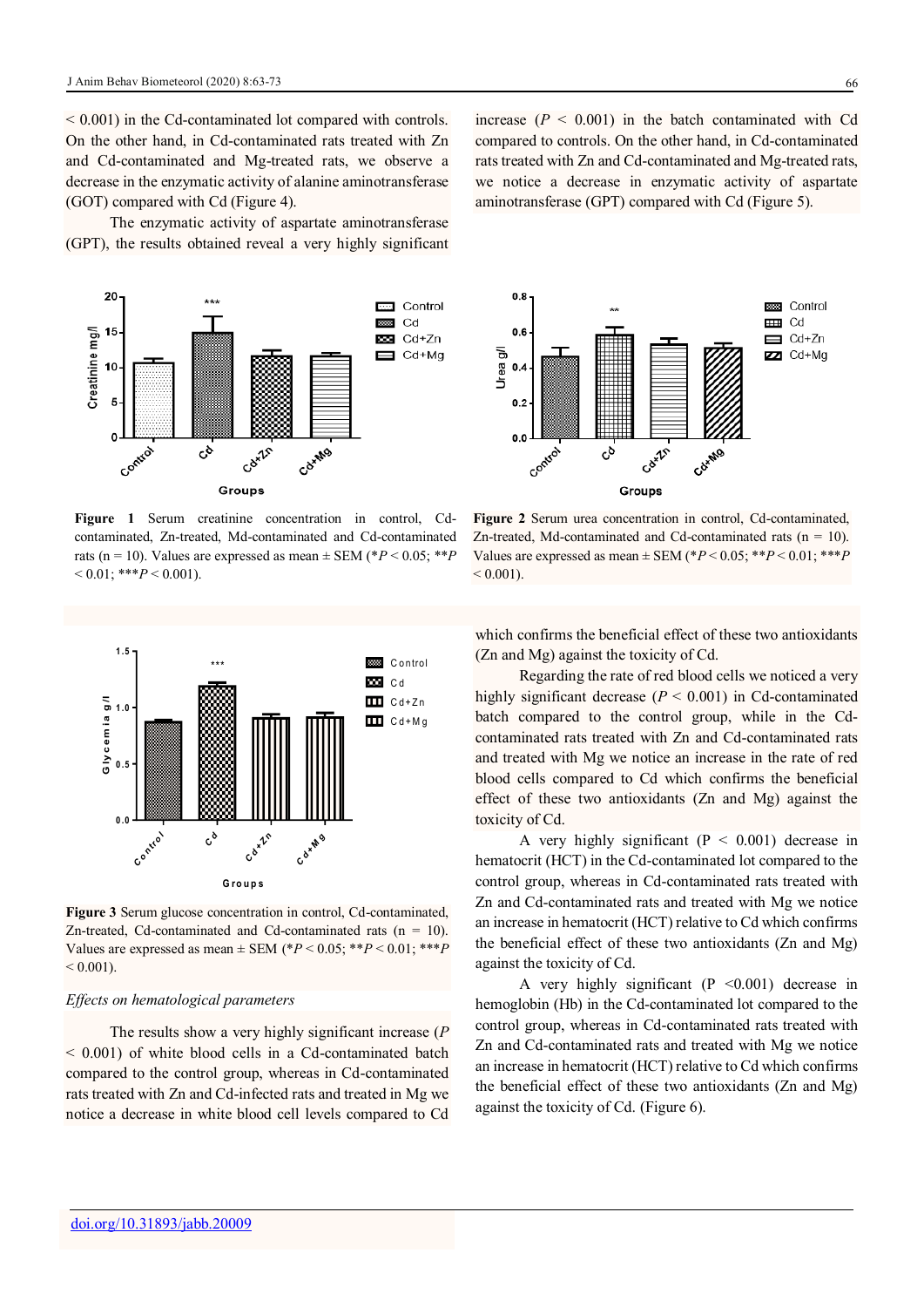

**Figure 4** The enzymatic activity of alanine aminotransferase (ALT) in control, Cd-contaminated, Zn-treated, Cd-contaminated and Mgtreated and Cd-contaminated rats ( $n = 10$ ). Values are expressed as mean  $\pm$  SEM (\* $P < 0.05$ ; \*\* $P < 0.01$ ; \*\*\* $P < 0.001$ ).



**Figure 6** Number of white blood cells, red blood cells, hematocrit and hemoglobin levels in control, Cd-contaminated, Zn-treated, Cdcontaminated, Mg-treated and Cd-contaminated rats  $(n = 5)$ . Values are expressed as mean  $\pm$  SEM (\* $P$  < 0.05; \*\* $P$  < 0.01; \*\*\* $P$  < 0.001).

# *Effects on neurobehavioral parameters*

# Open field test

The results of the open field test show a very highly significant increase  $(P < 0.001)$  in the number of cells crossed in the Cd-contaminated lot compared to the control group, whereas there is no significant change in the number of cells crossed. In Cd-contaminated rats treated with Zn and Mdtreated and Mg-treated rats compared to controls.

A very highly significant increase  $(P < 0.001)$  in the number of remedies in the Cd-contaminated lot compared with the control group, whereas there was no significant change in the number of cells crossed than in the Cd-contaminated rats treated with Zn and Cd-contaminated and Mg-treated rats compared to controls.



**Figure 5** The enzymatic activity of aspartate aminotransferase (TGP) in control, Cd-contaminated, Zn-treated, Cd-contaminated and Mg-treated and Cd-contaminated rats  $(n = 10)$ . Values are expressed as mean  $\pm$  SEM (\* $P < 0.05$ ; \*\* $P < 0.01$ ; \*\*\* $P < 0.001$ ).

There was no significant change in the number of visits to the center in the Cd-contaminated lot compared to the control group, the same for the Cd-contaminated rats treated with Zn and the Cd-contaminated and Mg-treated rats compared to the controls.

Finally, there is a highly significant  $(P < 0.01)$  increase in the latency time in the Cd-contaminated batch compared to the control group, whereas there is no significant change in the number of cells crossed than in the Cd-contaminated rats treated. Zn and Cd-infected and Mg-treated rats compared to controls. (Figure 7).

# Elevated Plus maze test (EPM)

Based on our results, there was a very highly significant ( $P < 0.001$ ) increase in the number of closed arms entering the Cd-contaminated group compared with the control group. On the other hand, there was no significant change in the number of cells crossed than in the Cdcontaminated rats treated with Zn and the Cd-contaminated and Mg-treated rats compared to the controls.

No significant change in the number of open arms entered in the Cd-contaminated lot compared to the control group. While there was no significant change in the number of open arms in Cd-treated and Zn-treated rats and Md-treated and Mg-treated rats compared to controls.

There was also a very highly significant  $(P < 0.001)$ increase in closed-arm time in the Cd-contaminated lot compared with the control group, but no significant change in closed-arm time in contaminated rats. Cd and treated with Zn and Cd-infected and Mg-treated rats compared to controls. (Figure 8).

#### *Histological Study*

The normal microscopic architecture of the liver control is composed of hexagonal lobules and acini.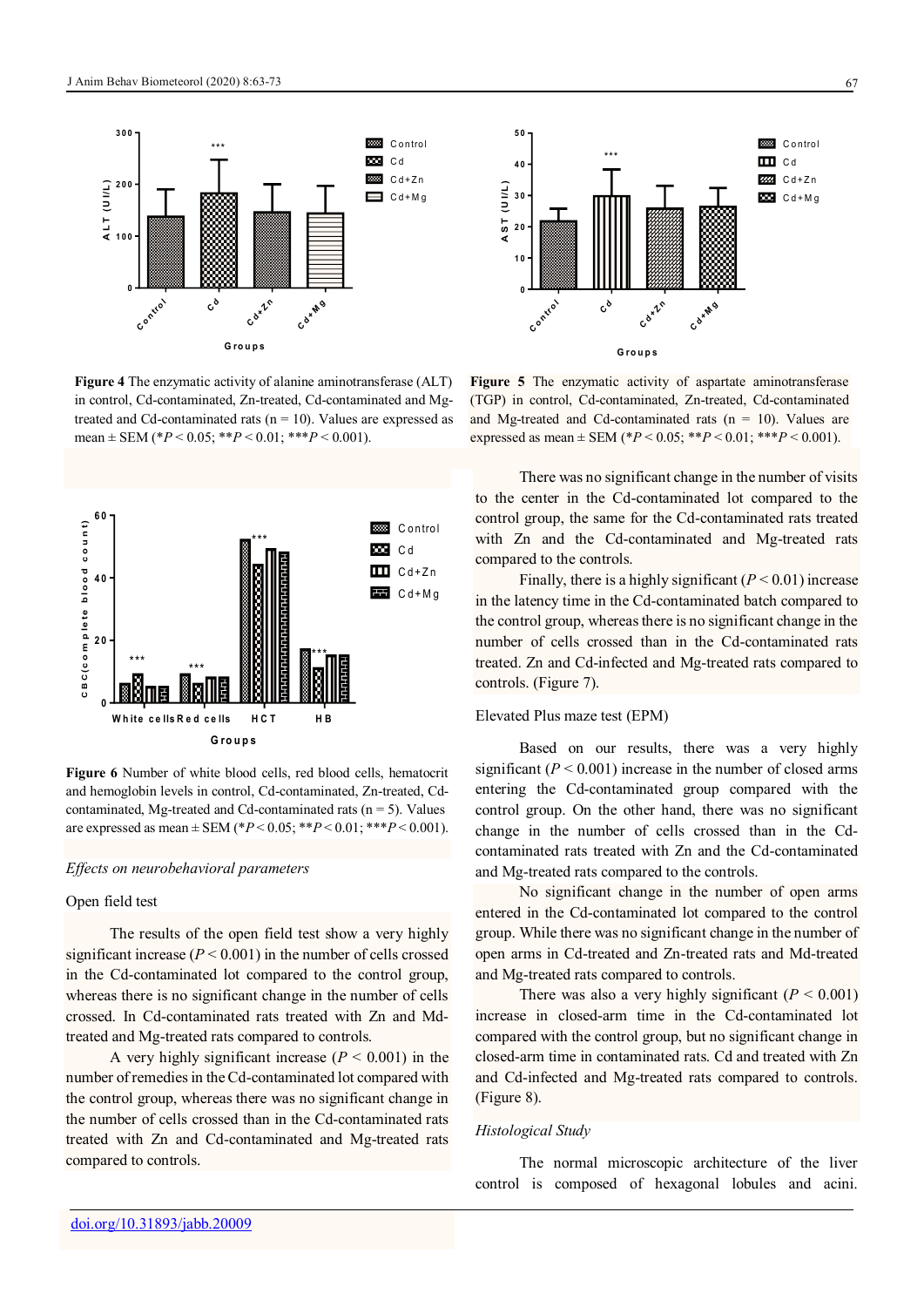Hexagonal lobules are centered on the central vein (CV) and have a portal triad containing branches of the portal vein, hepatic artery and bile duct. (Figure 9 A) After administration of Cd at 15 mg/kg, liver sections revealed mild congestion of the CV and mild disorganization of hepatic cords, additionally, fusions of the portal triad were observed, indicating severe destruction of nearby hepatic lobules and necrosis (Figure 9 B). Liver sections from treatment with Zn and MG at dose of 10 mg/kg exhibited mild to moderate congestion of the hepatic artery, sinusoids and portal vein, with dilatation of the PV and moderate disorganization of hepatic cords (Figure 9 C).

#### **Discussion**

Many studies have shown that most heavy metals such as cadmium, vanadium, lead, nickel, arsenic, cobalt and others are considered toxic agents, disrupting certain enzymatic systems and also the metabolic activities in humans and animals (Who 1992). Moreover, the toxicity of a metal for an organism can be modified by prior, simultaneous, or consecutive exposure to trace elements (zinc, magnesium, selenium, etc.) or vitamins (vitamin C, vitamin E, etc.).

We have attempted in this study to evaluate the impact of a toxic pollutant (cadmium) on Wistar rats. But our



**Figure 7** Open field test in control, Cd-contaminated, Zn-treated, Cd-contaminated and Cd-contaminated rats  $(n = 5)$ . Values are expressed as mean  $\pm$  SEM (\**P* < 0.05; \*\**P* < 0.01; \*\*\**P* < 0.001).

Simons et al (1995) reported that the increase in liver weights of animals is indicative of the toxicity of the substances used. Our results are consistent with the bibliographic data (Simons et al 1995; Rana et al 1996).

In contrast, the treatment of cadmium-contaminated rats treated with zinc and magnesium resulted in an improvement in body weight and liver weight due to the protective effect of zinc and magnesium against the toxicity of cadmium.

attention will be focused on the possible protective action of the combination of zinc and magnesium against the toxic effects of cadmium. For a better understanding of the biochemical, hematological, neurobehavioral and histological mechanisms involved. The results obtained are analyzed and discussed according to works reported in several bibliographies.

Our study shows that exposure to cadmium chloride (15 mg /kg for 90 days) affected the body weight of rats; indeed, we noticed a decrease in the growth of cadmiumcontaminated rats compared to controls. (Solomons et al 1982; Erdogan et al 2005). This may be the result of elevated lipid and protein degeneration caused by cadmium (Sugiwara 1977). On the other hand, cadmium reacts with several nutrients. Cadmium affects the metabolism or tissue concentrations of several important elements in bone metabolism in mammals: copper, manganese, magnesium, calcium and zinc. (Washko and Cousins 1977).

Concerning the weight of the organs we notice an increase in weight of the liver in the rats contaminated with nickel. This is explained, on the one hand, by the tissue hypertrophy of the liver caused by this metal and on the other hand, by the intense accumulation of this metal in this target organ to heavy metals.



**Figure 8** The elevated plus maze test in control, Cd-contaminated, Zn-treated, Md-contaminated and Cd-contaminated rats  $(n = 5)$ . Values are expressed as mean  $\pm$  SEM (\* $P < 0.05$ ; \*\* $P < 0.01$ ; \*\*\* $P$  $< 0.001$ ).

The analysis of the results also showed a higher increase in serum glucose concentration in the cadmiumtreated rats. This hyperglycemia is caused by the toxicity of cadmium and is probably due to the toxic action of this metal on the secretory activity of the pituitary gland. It acts by direct inhibition of insulin production by islets of Langerhans (Massanyi et al 1995; Ambali et al 2011) or it blocks the use of glucose by cells and leads to the presence of a high concentration of insulin (Dormer et al 1976) or due to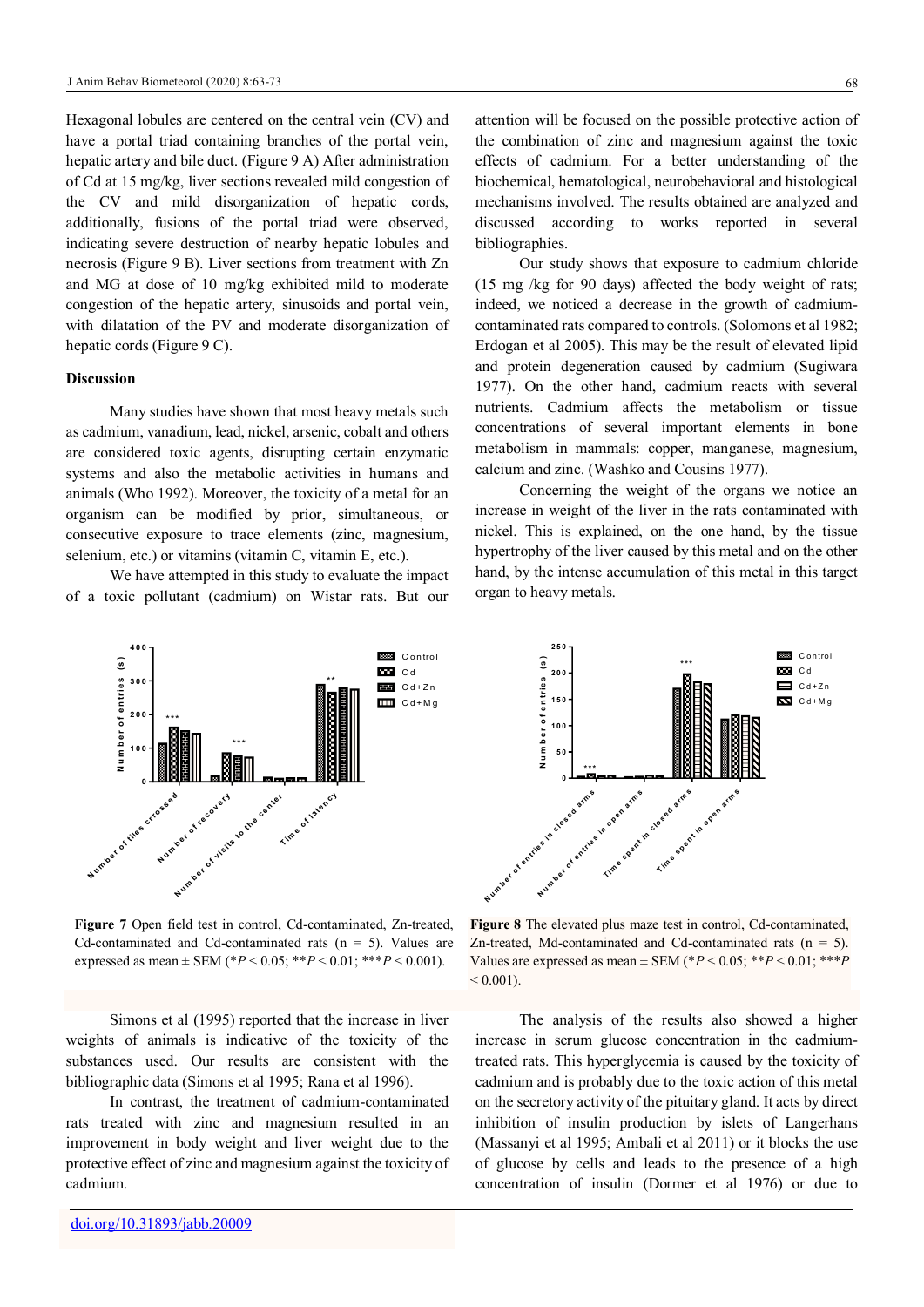disruption in glucagon secretion and leads to high glycogen breakdown, offers new glucose production from other noncarbohydrate sources such as proteins (Sunderman et al 1996).

Treatment with zinc and magnesium will improve glucose concentration in nickel-contaminated rats and this suggests that zinc supplementation will cause a decrease in cadmium effect in salt binding to biomolecules as well as improved insulin secretion by reducing glucose accumulation. Zinc protects enzymes and ATP involved in glucose metabolism. While magnesium could alter insulin receptors in muscle and adipose tissue by increasing the permeability of the membrane to improve glucose uptake (Rana et al 1996).

The increase in serum urea and creatinine levels in cadmium-contaminated rats is considered a biomarker of hepatic and renal dysfunction and hepatic damage caused by this metal. Urea and creatinine are essential parameters for assessing hepatic and d renal function and glomerular filtration (Finco et al 1997).

Our results show an increase in the enzymatic activity of transaminases (AST, ALT), in the serum of cadmiumcontaminated rats. The increase in these enzymes indicates hepatic injury and is explained by the leakage of enzymes from the tissue to the plasma due to the alteration of the membrane permeability (Noel et al 2006; Matovic et al 2011).

 Treatment with zinc and magnesium enhanced the activity of transaminase enzymes AST, ALT in cadmiumcontaminated rats. These antioxidants can stabilize the hepatic cell membrane and protect hepatocytes from the toxic effects of cadmium that can decrease enzyme leakage to plasma. (Uyanik et al 2001; Pari and Murugavel 2005; Djemli et al 2012).

Cadmium can also cause situations of anemias that are more or less important. Thus, it appears that the presence of cadmium in cells causes an overall imbalance in essential metals such as iron (Kostic et al 1993).

The analysis of our results showed that cadmium contamination of the rats caused a significant decrease in red blood cells, hemoglobin and hematocrit. From these results it can be said that cadmium has caused anemia (Matovic et al 2004).

This anemia is due on the one hand; to the effects of free radicals generated by cadmium on red blood cells, or certain free radicals such as:  $O<sub>2</sub>$ - and OH are highly reactive species capable of causing cellular damage through the peroxidation of membrane lipids, moreover in the presence high concentrations of these radicals; hemoglobin can readily oxidize (Gurer et al 1998). These results are consistent with the studies (Santon et al 2003; Sameeh et al 2009).

In contrast, there was a clear increase in white blood cells in cadmium-contaminated rats compared with controls. This increase explains that the animal mobilizes all these defense capacities (in particular leucocytes) to fight against the infectious diseases caused by the presence of xenobiotics

in its organism (Sidhu et al 2003). This confirms the importance of white blood cells in the immune defense against toxins.

However, this anemia is corrected in grpoups treated with Zinc and magnesium after 90 days of treatment; which further demonstrates the cytotoxic effect of cadmium (Brzoska and Jakoniuk 2000).

We have chosen a battery of neurobehavioral tests to assess the state of depression, anxiety, locomotor activity and a blood glucose test since it is a good indicator stress. These tests were performed to estimate the state of stress in Wistar rats exposed to cadmium compared to controls.

Regarding the open field test the results noted clearly show that oral administration of cadmium showed a very high increase significantly in the number of cells crossed and the number of recovery, which reveals a locomotor hyperactivity in poisoned rats compared to non-intoxicated rats.

This increase in exploration is explained by the action of heavy metals (cadmium) on the dopaminergic system which results in an increase in synthesis, release of the neurotransmitter and hyperfunctioning postsynaptic receivers (Nic et al 2003).

On the other hand, in groups treated with zinc and magnesium we noticed a decrease in the number of cells crossed and the number of recovery this is due to the beneficial and antioxidant power of zinc and magnesium which are trace elements that enter the development of the nervous system and transmission of synaptic signals (Golf et al 1998; Cernaki et al 2000).

Furthermore, we examined the action of cadmium orally on Wistar rats during the most maze test, we noticed a very highly significant increase in the number of entries in the closed arms and the time spent in the closed arms. This is explained by the anxious and depressive state caused by cadmium in Wistar rats.

The plus maze test is one of the most popular behavior patterns for anxiety, the increase in the number of entries and the time spent in the open arms are considered to be the most representative indices of anxiolytic activity.

In this device, the rats prefer to spend much of their time in the closed arms; this behavior seems to reflect an aversion to open arms that is generated by the fear of open spaces. Drugs that increase open-arm exploration are considered anxiolytics and the opposite is true for anxiogens (Slotkin et al 2007; Kouadria et al 2019).

Unlike the cadmium group, lots  $Cd + Zn$  and  $Cd + Mg$ , show some improvement and decrease in the number of entries in the closed arms, the time spent in closed arms this is explained by the antioxidant capacities of zinc and magnesium to reduce the effect of cadmium on the nervous system by reinforcing dopaminergic and serotonergic transmission in Wistar rats (Dawson et al 1995; Fraia et al 2015).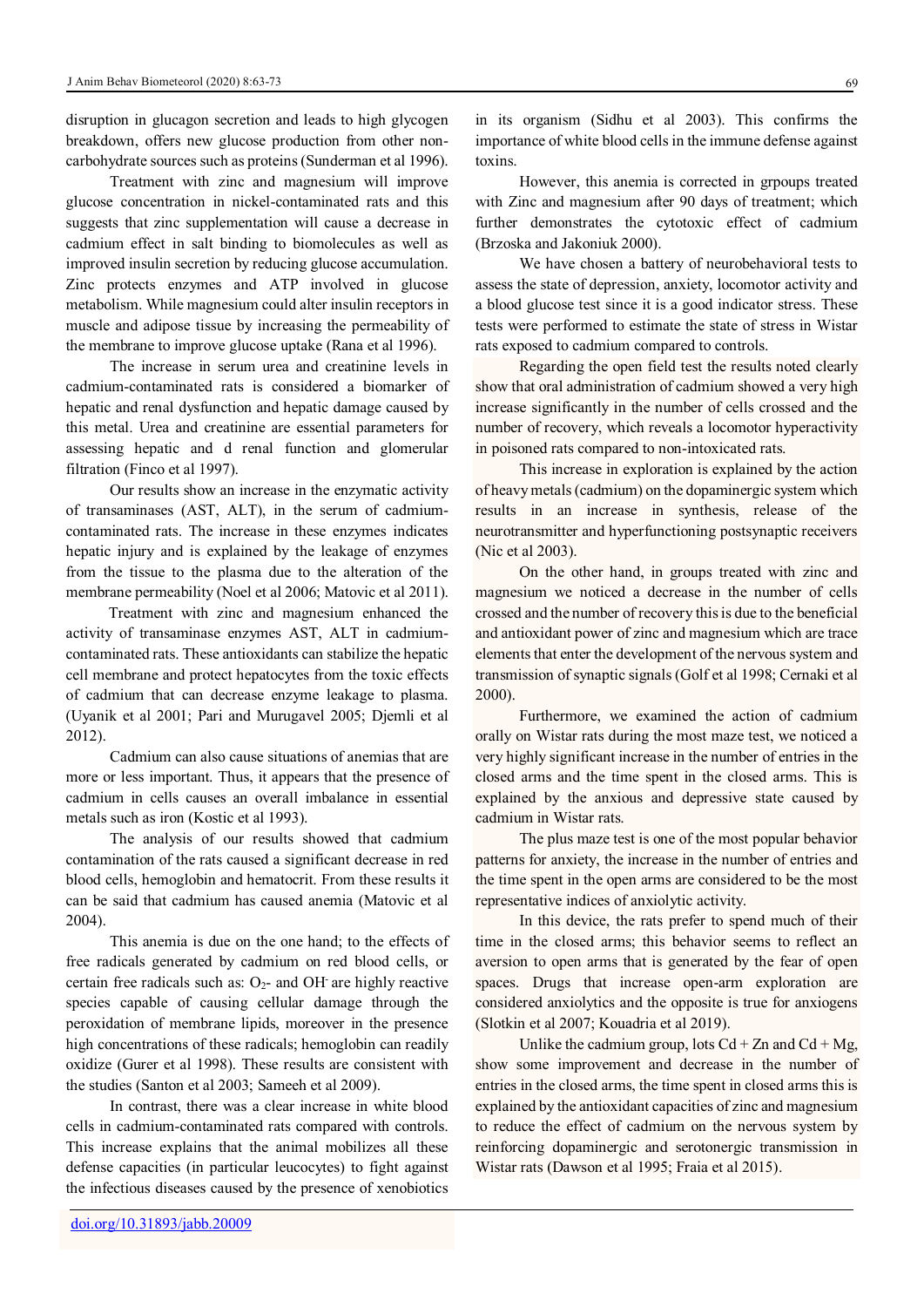The observation of the histological sections that we have carried out reveals that the toxicity of cadmium was manifested by tissue damage to the liver. These alterations are induced, during an oxidative stress, by the increase of the lipid peroxidation. This results in the activation of cellular inflammations and degradation of lipid products. (Rana et al 1996; Kusal et al 2001; Nemmiche et al 2007).

The administration of zinc and magnesium to cadmium resulted in the normalization of liver histology quite substantially. Such beneficial effects of zinc and magnesium in the liver by regulating the levels of different enzymes also have been observed by us earlier while evaluating its potential in nickel toxicity (Tandon et al 1999; Sidhu et al 2006).

Many studies have shown that free oxygen radicals are at the origin of these alterations (Obaiah and Rani 2014). Indeed, these radicals can diffuse into the cytoplasm and across the membranes, to attack cellular components far from their production site or to reach other cells (Waalkes et al 1985).

The attack of the organic components of the cells (lipids, proteins or carbohydrates) allows the transmission of the radical character and thus triggers severe pathologies up to the death of the animals (Mahran et al 2011). It has been reported that subchronic oral exposure of nickel leads to multiple liver necrosis associated with changes in ultrastructure and hepatic changes (Bulat et al 2008; El Refaiy and Eissa 2012).

Although the lamellar model of hepatocytes has been restored to almost normal in zinc treated and magnesium groups, it can be attributed to the ability of zinc and magnesium to reduce the threat of oxygen radicals wich leads to the reduction of pathological change (Djukic et al 2007). The zinc and magnesium provides protection against cadmium induced oxidative stress and toxicity in the liver and kidney tissues. It may be concluded that the mixture of Zn and Mg supplementation was more beneficial against subchronic toxicity of cadmium. (Bulat et al 2008).



**Figure 9** Histological section of the liver of control rats (A), liver of rats treated with Cadmium chloride showing different types of alterations (B) and liver of rats treated with the combination (Cd+Zn , Cd+Mg) (C). (Coloring: hematoxylin-eosin Gr: × 400); CV: Centrilobular vein.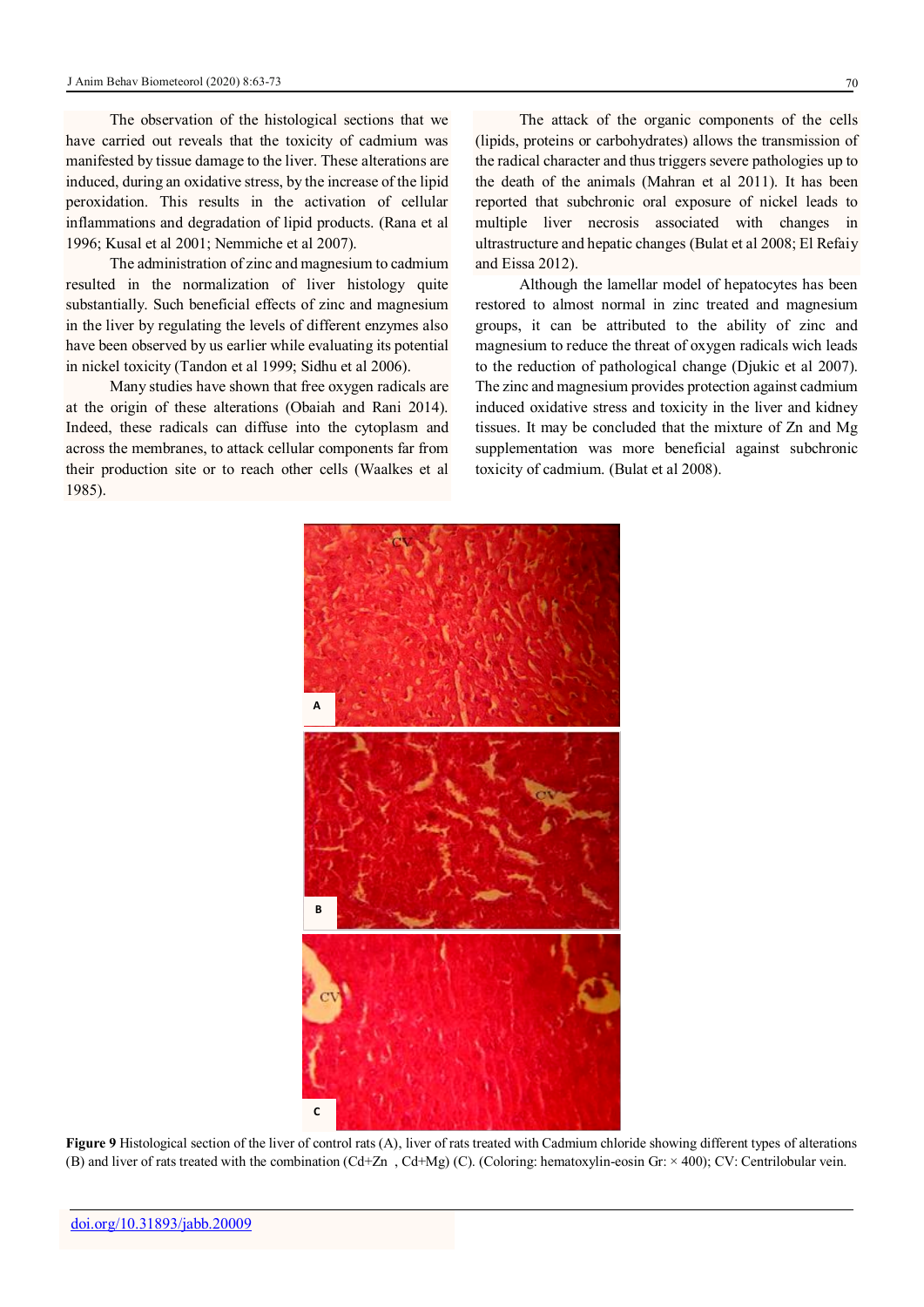#### **Conclusions**

In conclusion, the present study demonstrated that cadmium is a toxic element that causes damages to the liver and neurobehavioral disorders in nervous system (stress and anxiety). Zinc and magnesium have been proven to have protective roles against cadmium toxic effects. The results obtained in the present study showed that zinc or magnesium had nearly the same protective effects against cadmium liver injury. These results suggest that beneficial effects of oral administration of zinc and magnesium. On the other hand, further studies are necessary to explain other possible protective effects of zinc and magnesium in subjects exposed to cadmium and uses other neurobehavioral tests (Forced swimming test) other organs like brain, kidney and testis.

## **Acknowledgements**

This research work is financially supported by Ministry of Higher Education and scientific research of Algeria. We wish to acknowledge Pr.Abdelkrim Tahraoui head of Applied Neuroendocrinology laboratory Departement of Biology University Badji Mokhtar, Annaba, Algeria, for his help support and encouragement.

#### **Conflict of Interest**

The author declare no conflict of interest.

## **References**

Ambali SF, Shuaib K, Edeh R, Orieji BC, Shittu M, Akande M (2011) Hyperglycemia induced by subchronic co-administration of chlorpyrifos and lead in Wistar rats: Role of pancreatic lipoperoxidation and alleviating effect of vitamin C. Biology and Medicine 3:6-14.

Andersen O, Nielsen JB, Nordberg GF (2004) Nutritional interactions in intestinal cadmium uptake-possibilities for risk reduction. Biometals 17:543-7.

Bernard A, Roels H, Buchet JP, Cardenas A, Lauwerys R (1992) Cadmium and health: the Belgian experience. IARC Scientific Publications 118:15-33

Bettger JW and Dell BL (1981) Critical physiological role of zinc in the structure and function of biomembranes. Life Sci 28:1425–1438.

Brzoska M, Moniuszko-Jakoniuk J (2000) Interactions between cadmium and zinc in the organism. Food Chem Toxicol 39:967–80.

Brzóska MM, Moniuszko-Jakoniuk J, Piłat-Marcinkiewicz B, Sawicki B (2002)Liver and kidney function and histology in rats exposed to cadmium and ethanol. Alcohol Alcohol 38:2-10.

Bulat ZP, Djukić-Cosić D, Malicević Z, Bulat P, Matović V (2008) Zinc or magnesium supplementation modulates cd intoxication in blood, kidney, spleen, and bone of rabbits. Biol Trace Elem Res 124:110-114

Cempel M and Janicka K (2002) Distribution of nickel, zinc, and copper in rat organs after oral administration of nickel (II) chloride. Biol Trace Elem Res 90:215–226.

Comhair SA and Erzurum SC (2002) Antioxidant responses to oxidant-mediated lung diseases. Am Physiol Lung Cell Mol Physiol. 283:246-255.

Contribution à l'étude de conduites émotionnelles chez le rat: Utilisation du handling postnatal et de l'approche éthoexpérimental du comportement (2002) Thèse de doctorat, Université de Rouen, France.

Dawson GR, Crawford SP, Collinson N, Iverson SD and Tricklebank MD (1995) Evidence that the anxiolytic-like effects of chlordiazepoxide on the elevated plus maze are confounded by increases in locomotor activity. Psychopharmacology 118:316-323.

Dhawan D and Goel A (1996) Further evidence for zinc as a hepatoprotective agent in rat liver toxicity. Exp Mol Pathol 63110- 117.

Dhawan D, Goel A, Gautam CS (1992) Effects of zinc intake on liver enzymes in carbontetrachloride induced liver injury. Med Sci Res 20:55-56.

Djemli S, Fraia A, Frih H, Bachir A, Zaafour M and Djenidi R (2015) Neurobehavioral Effects of Dexamethasone (Inhibition of Adrenal Axis) in Male Mice *Mus musculus*. Global Veterinaria 15:545-553.

Djemli S, Zine Kechrid Z, Djabar MR (2010) Combined protective effect of zinc and vitamin C on nickel-induced oxidative liver injury in rats. Scholar Research Library: Annals of Biological Research 3:3278-3286.

Djukić-Cosić D, Ninković M, Malicević Z, Matović V, Soldatović D (2007) Effect of magnesium pretreatment on reduced glutathione levels in tissues of mice exposed to acute and subacute cadmium intoxication: a time course study. Magnes Res 20:177-186.

Dormer RL, Kerbey AL, McPherson M, Manley S, Ashcroft JH, Schofield JG, Randle PJ (1976) The effect of nickel on secretory systems: Studies on the release of amylase, insulin and growth hormone. Biochemistry 140:135-140.

Drury RA, Wallington EA (1980) Carletons histological techniques. Oxford University Press, London, New York Toronto.

El-Refaiy AI, Eissa FI (2012) Protective effects of ascorbic acid and zinc against cadmium-induced histopathological, histochemical, and cytogenetic changes in rats. Comunicata Scientiae 3:162-180.

Erdogan Z, Erdogan S, Celik S, Unlu V (2005) Effects of ascorbic acid on cadmium-induced oxidative stress and performance of broilers. Biol Trace Elem Res 104:19-31.

Finco DR, Kamekeo JJ, Harvey JW, Bruce ML (1997) Kideny fuctions in Clinical Biochemestiry of Domestic Animals. Academic press, San Diego, California. pp. 462-478.

Fraia A, B Ali Rachedi, S Zouiche, S. Djemli and H. Frih (2015) Polyphenon E Could Improve Negative Disorders Changes Caused by Chronic Mild Stress in Male, Wistar Rats. Global Veterinaria 4:478-489.

Golf SW, Bender S, Gruttner J (1998) The significance of magnesium in extreme physical stress. Cardiovascular Drugs and Therapy 12:197-202.

Gurer H, Ozunes H, Neal R, Spitz DR, Ercal N (1998) Antioxidants effects of N-acetylcysteine and succimer in red blood cells from lead exposed rats. Toxicology 120:181-189.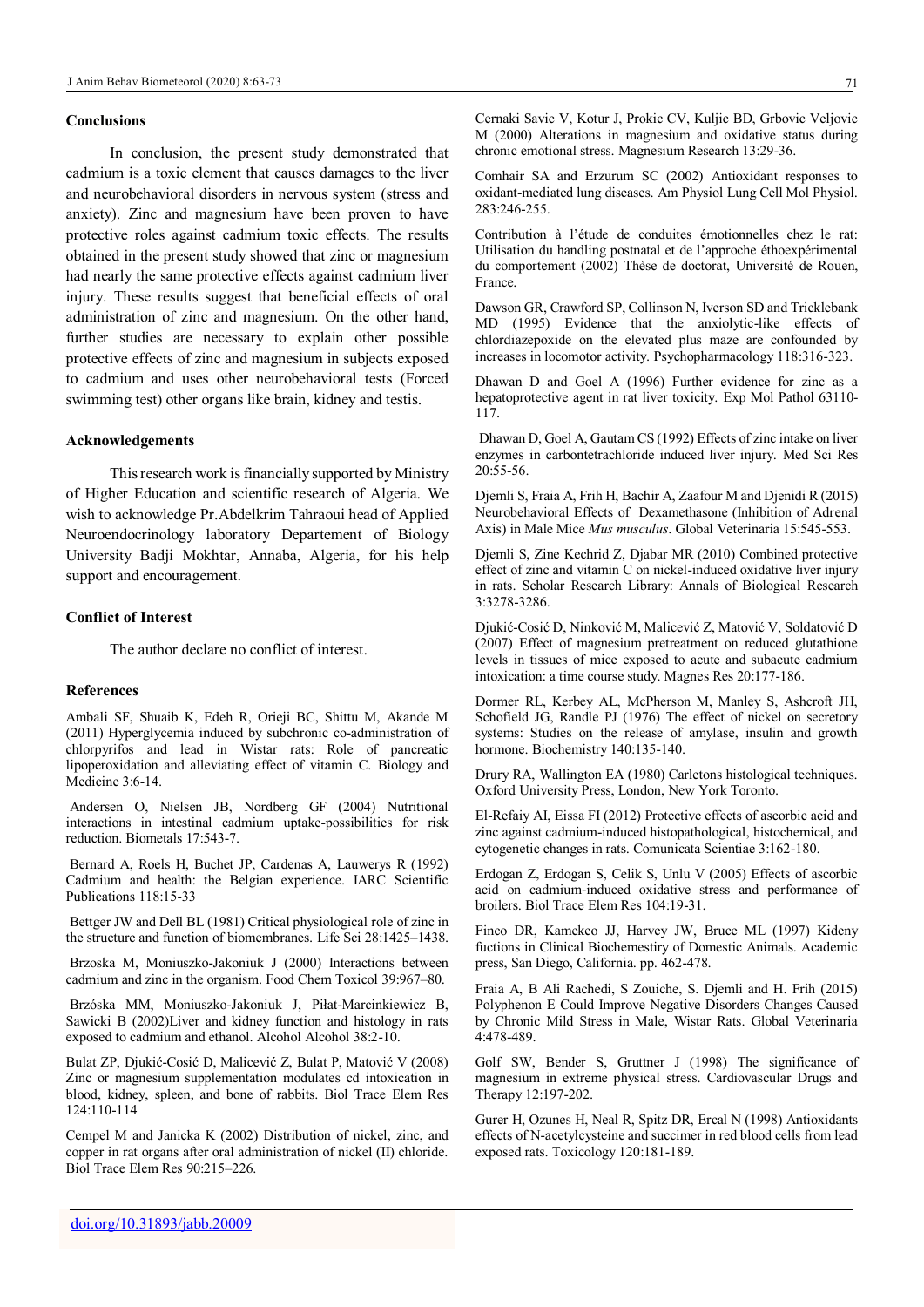Hossam El Din Omar, Ahmed Ibrahim, Marwa Magdy, Emad Ahmed (2016) The protective effects of zinc and vitamin E supplementation against kidney toxicity by lithium in rats.European Journal of Biological Research 6:21-27.

Kaplan A (1984) Glucose.Clin.Chem.Toronto. Princeton. pp 1032- 1036.

Kaplan A (1984) Urea.Clin.Chem. Toronto. Princeton. pp 1257- 1260.

Kostic MM, Ognjanovic B, Dimitrijevic S, Zikic RV, Stajnrosic GL,Zivkovic, RV (1993) Cadmium-induced changes of antioxidant and metabolic status in red blood cells of rats: *in vivo* effects. Eur. J. Haematol 51:86-92.

Kusal KD, Swastika ND, Shakuptala D (2001) The influence of ascorbic acid on nickel induced hepatic lipid peroxidation in rats. Basic Clin Physiol Pharmac 12:187-195.

M Kouadria, S Djemli, A Tahraoui (2019) The protective effect of Zinc and Magnesium against subchronic Cadmium toxicity in Wistar rats (Biochemical and neurobehavioral effects). Asian Journal of Pharmaceutical and Clinical Research 12:217-225.

Mahran AA, Osman HEH, El-Mawla AMAA, Attia AM (2011) Protective effect of zinc (Zn) on the histology and histochemistry of liver and kidney of albino rat treated with cadmium. J Cytol Histol  $2:2-9$ .

Massanyi P, Toman R, Valent M, Cupka P (1995) Evaluation of selected parameters of a metabolic profile and levels of cadmium in reproductive organs of rabbits after an experimental administration. Acta Physiologica andt Hung 83:267–273.

Matović V, Buha A, Bulat Z, Đukić-Ćosić D (2011) Cadmium toxicity revisited: focus on oxidative stress induction and interactions with zinc and magnesium. Arhiv za higijenu rada toksikologiju. 1:65- 75.

Matović V, Buha A, Bulat Z, Đukić-Ćosić D (2011) Cadmium toxicity revisited: focus on oxidative stress induction and interactions with zinc and magnesium. Arhiv za higijenu rada toksikologiju. 1:65- 75.

Matovic V, Bulat ZP, Dukic-cosic D, Soldatovic D (2004) Zinc, copper, or magnesium supplementation against cadmium toxicity. New York: Nova Science Pub Inc.

Merali Z, Singhal R (1976) Prevention by zinc of cadmiuminduced alterations in pancreatic and hepatic functions. British Journal of pharmacology 57:573-579.

Montgomery K C (1955) The relationship between fear induced by novel stimulation and exploratory behaviour. J. Comp Physio Psychol 48:254-260.

Murry R (1984) Alanine aminotransferase. Clin. Chem. Toronto. Princeton. pp. 1117-1121.

Murry R (1984) Aspartate aminotransferase. Clin. Chem. Toronto. Princeton. pp. 1112-1116.

Murry RL (1984) Creatinine. Clin. Chem. Toronto Princeton. pp 1261-1266.

Nemmiche, D, Chabane, S, Guiraud, P (2007) Role of alphatocopherol in cadmium induced oxidative stress in Wistar rat's blood, liver and brain. Chem. Biol. Interact. 170:221-30.

Nepton Soltani, Mansoor Keshavarz, Hamid Sohanaki, Ahmed Reza Dehpour,Saleh Zahedi Asl (2005) Oral magnesium administration prevents vascular complications in STZ –diabetics rats. Life Sciences 76:1455-1464.

Nic Dhonnchadha BA, Bourin M and Hascoët M (2003) Anxiolyticlike effects of 5-HT2 ligands on three mouse models of anxiety. Behav Brain Res 140:203-214.

Noël L, Huynh-Delerme C, Guérin T, Huet H, Frémy J-M, Kolf-Clauw M (2006) Cadmium accumulation and interactions with zinc, copper, and manganese, analysed by ICP-MS in a longterm Caco-2 TC7 cell model. Biometals. 19:473-81.

Obaiah Jamakala A, Usha Rani (2014) Mitigating role of Zinc and Iron against Cadmium induced toxicity liver and kidney of male albino Wistar: a study with reference to Metallothioneine quantification. Int J Pharm Pharm Sci 6:411-417.

Pari L, Murugavel P (2005) Role of diallyl tetrasulfide in ameliorating the cadmium induced biochemical changes in rats. Environ. Toxicol. Pharmacol 20:493-500.

Rana SV, Rekha S, Seema V (1996) Protective effects of few antioxidants on liver function in rats treated with cadmium and mercury. Indian Journal of Experimental Biology 34:177–179.

Rogalska J, Brzóska MM, Roszczenko A, Moniuszko-Jakoniuk J (2009) Enhanced zinc consumption prevents cadmium-induced alterations in lipid metabolism in male rats. Chemico-biological interactions 177:142-52.

Sameeh A, Mansour Abdel-Tawab, Mossa H (2009) Lipid peroxidation and oxidative stress in rat erythrocytes induced by chloropyrifos and the protective effect of zinc. Pesticide Biochemistry and Physiology 93:34-39.

Santon A, Irato P, Medici V, D'Inca R, Albergoni LV, Sturniolo GC (2003) Effect and possible role of Zn treatment in LEC rats, an animal model of Wilson's disease. Biochim Biophys Acta 1637:91-97.

Sidhu P, Singh N, Shahi JS, Garg ML, Dhawan DK (2003) Hepatotoxic effects of differential doses of nickel—a biochemical and elemental profile study. Vinbull 8:589-593.

Sidhu P, Singh N, Shahi J S, Garg ML, Dhawan DK (2006) Zinc protects rat liver histo-architecture from determined effects of nickel. Bio.Metals 19:301-313.

Silvina Alvarez, Nidia Gomez, Luis Scardapane, Fanny Zirulnik, Dante Martinez, Maria Sofia Gménez (2004) Morphological changes and oxidative stress in rat prostate exposed to a non carcinogenic dose of cadmium.Toxicology letters. 153:365-376.

Simons JE, Yang RSH, Berman E (1995) Evaluation of the mixtures containing organic metals advantages and deasvantages of the use of red world complex mixtures. Environ Health Perspect 103:67-71.

Slotkin TA, Mac Killop EA , Ryde IT,Tate CA, Seidler FJ (2007) Screening for developmental neurotoxicity using PC12 cells: comparisons of organophosphates with a carbamate, anorganochlorine, and divalent nickel. Environ Health Perspect 115:93-101.

Smialowicz RJ, Rogers RR, Riddle MM, Leubke Fogelson LD, Rowe DG (1987) Effects of manganese, calcium, magnesium, and zinc on nickel induced suppression of murine natural killer cell activity. Toxicol Environ Health 20:67-80.

Soldatovic D, Vujanovic D, Matovic V,Plamenac Z (1997) Compared effects of high oral Mg supplements and of EDTA chelating agent on chronic lead intoxication in rabbits. Magnesium research: official organ of the International Society for the Development of Research on Magnesium 10:127-33.

Solomons NW, Viteri F, Shuler TR, Nielsen FH (1982) Bioavailability of nickel in man effects of foods and chemically